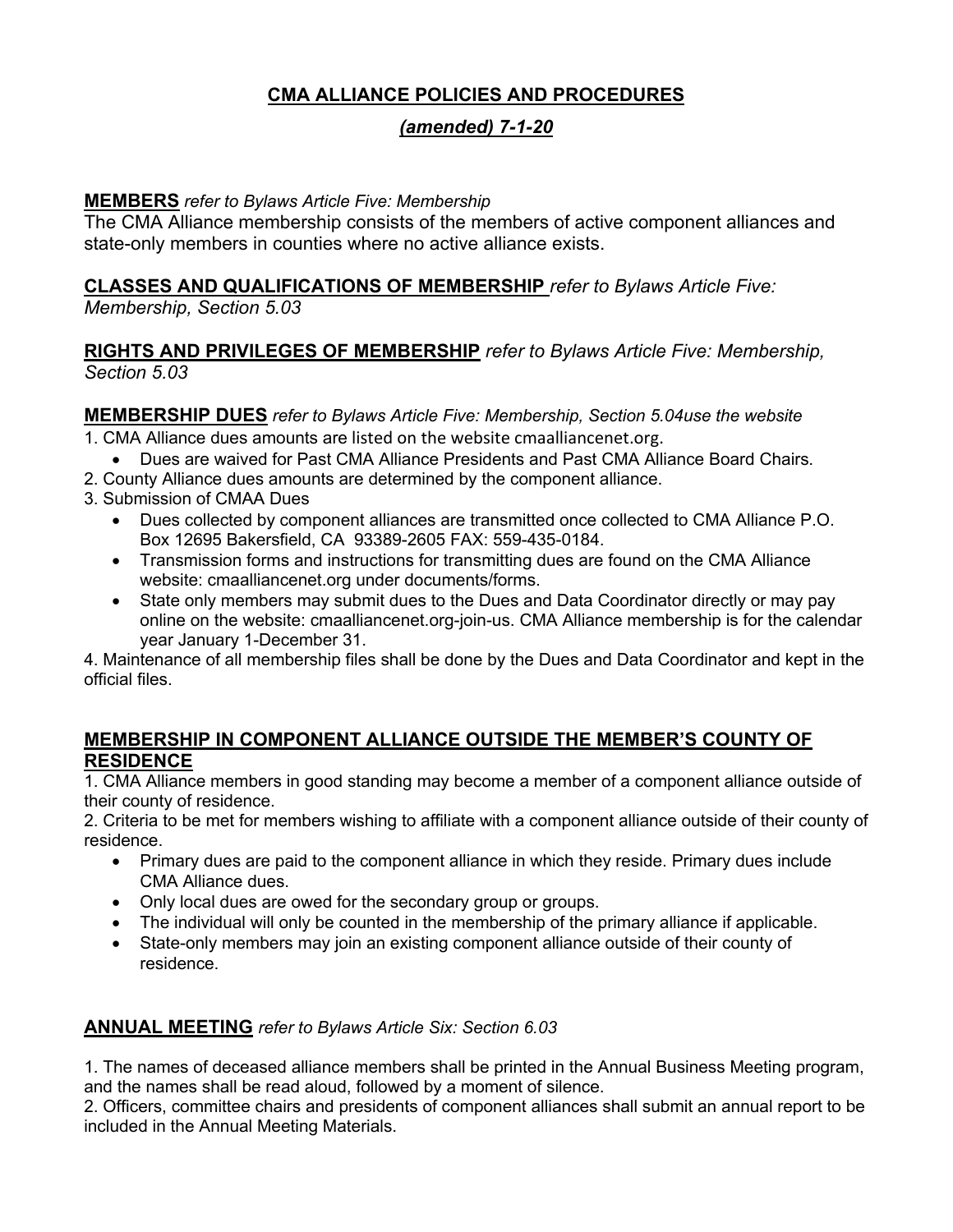# **ANNUAL CALENDAR**

An annual calendar will be published on the website including all known important dates and activities of the CMA Alliance, the component alliances, the California Medical Association and the AMA Alliance.

# **BOARD OF DIRECTORS** *refer to Bylaws Article Seven: Officers and Article Eight: Directors*

### 1. Definition:

The Board of Directors, subject to the provisions and limitations of the California Nonprofit Mutual Benefit Corporation Law and any other applicable laws, and subject to any limitations of the Articles of Incorporation or Corporate Bylaws regarding actions that require approval of the Board, is granted sole authority by the Corporate Bylaws to manage the activities and affairs of the CMA Alliance and exercise, by or under its direction, all corporate powers.

## 2. Focus:

The CMA Alliance Board of Directors is a resource for Alliance members in the development and implementation of the CMA Alliance Purpose and its members to conduct the business of the organization.

### 3. Composition:

- 1. Three primary officers: *refer to Bylaws: Article Seven*
- 2. Directors: *refer to Bylaws: Article Eight*

## 4. Co-Chairs:

If there are co-chairs and they both attend the meeting, both individuals have the right to vote. During a committee meeting the person presiding will vote as chair, the second person will vote as a member of the committee.

5. All Board members must sign a board member contract and a conflict of interest form to be kept on file with the secretary.

### 6. Attendance Policy:

This policy is intended to support the full participation and contribution of all Board members.

a. A Board attendance problem occurs if any of the following conditions exists in regard to a Board member's attendance to Board meetings:

- o The member has two un-notified absences in a row ("un-notified" means the member did not respond ahead to a reasonable contact in the organization before the upcoming meeting to indicate he/she was unable to attend.)
- o The member has three notified absences in a row.
- o The member misses one third of the total number of Board meetings in a twelve-month period.
- b. The response to a Board attendance problem:
	- $\circ$  If the Board notices a Board attendance problem with a member, the President will contact the member within one week to discuss the problem.
	- $\circ$  The President will share the member's response with the entire Board within one week.
	- o At the next board meeting, the Board will decide what actions to take regarding the Board member's future membership on the Board.
	- $\circ$  If the Board decides to terminate the Board member's membership the Board will decide the best way to proceed.
	- $\circ$  The Board will promptly initiate a process to begin recruiting a new Board member.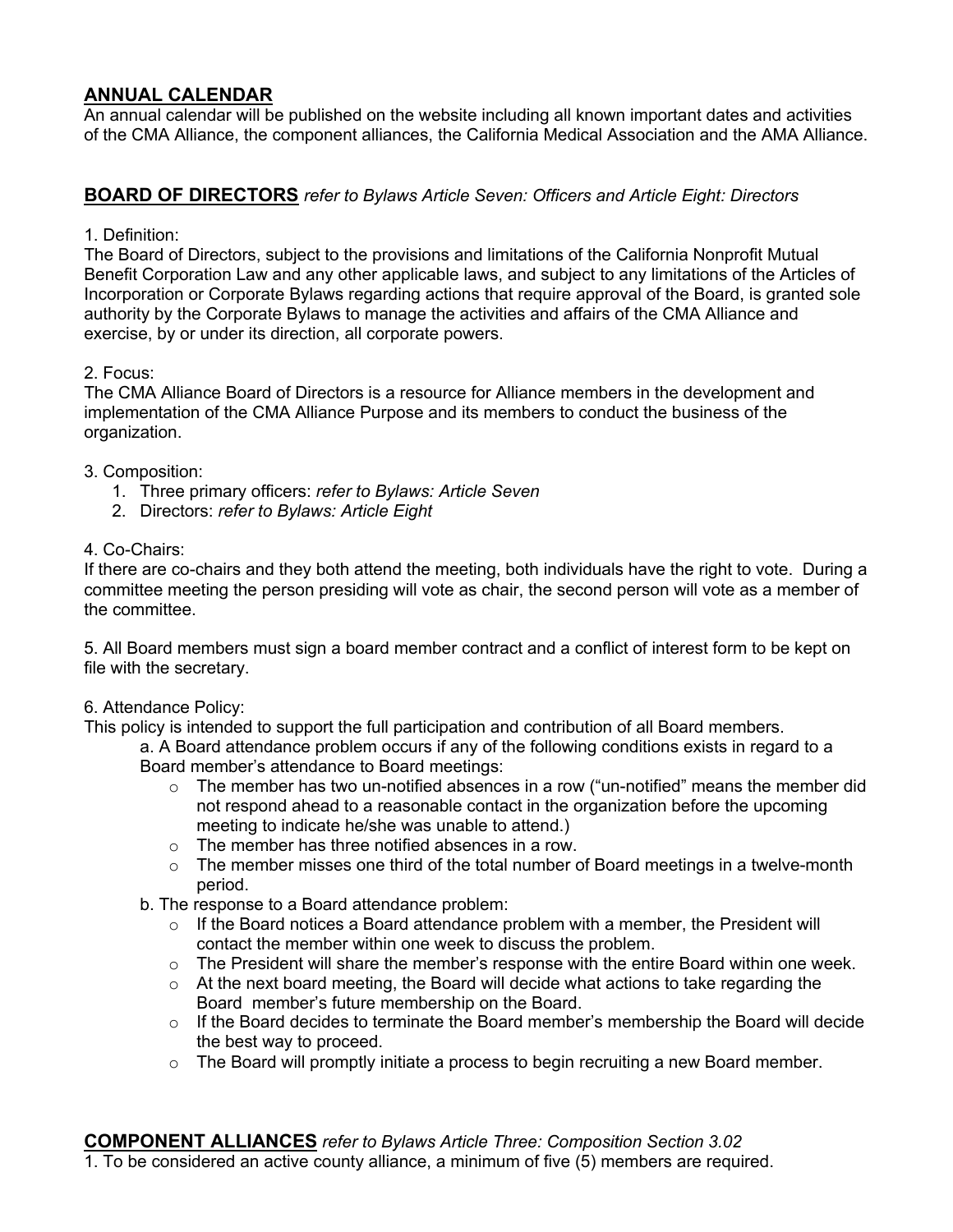2. Component alliances shall meet at least one (1) time per year.

3. Each county and district alliance shall request its medical society to act in an advisory capacity to the alliance.

4. A current set of component alliance bylaws shall be filed with the CMA Alliance secretary when updates are made.

# **STANDING BOARD COMMITTEES**

## **BYLAWS/GOVERNANCE**

Composition:

The Bylaws Committee shall be composed of the Bylaws (Governance) Director and a minimum of two (2) other Directors in consultation with the President.

Responsibilities:

The committee shall:

- 1. Serve as a fact-finding and advisory committee on matters pertaining to the *Corporate Bylaws* and proposed amendments as it deems necessary;
- 2. Correlate and edit proposed amendment and/or resolutions pertaining to the bylaws which are received from other committees and forward them to the Board of Directors;
- 3. Review annually the *Corporate Bylaws and Policies and Procedures* and present recommendations for retention, rescission, or amendment of the reviewed policies to the Board.
- 4. Review all proposed bylaw amendments or revisions of component alliances;
- 5. Keep on file current bylaws of all component alliances and review for compliance with the CMAA's Bylaws;
- 6. Develop personnel policies and see that the organization meets the legal requirements for paid personnel or independent contractors.

# **FINANCE COMMITTEE**

Composition:

The committee shall be composed of the Treasurer/Chief Financial Officer, and two other Members, in consultation with the President.

Responsibilities:

The committee shall:

- 1. Develop the Budget and present for Board approval at the Annual Meeting
- 2. Review the performance of the portfolio and monitor the investment to ensure that they are consistent with the purpose of the organization and consistent with the direction provided by the Board;
- 3. Review and amend the Rules of Finance and "Investment Policies" as needed;
- 4. Develop appropriate financial policies, systems, and controls to safeguard the assets of the organization;
- 5. Through regular monitoring, see that the financial information is reported accurately and in a timely manner to both the internal and external parties; and
- 6. Ensure all tax returns are filed in a timely manner.
- 7. Have an outside audit performed if deemed necessary by the Board of Directors.

# **OPERATING COMMITTEES** *refer to Bylaws Article Nine: Committees, Section 9.03*

Members of the Board of Directors shall be the chairs of the operating committees. They will:

- 1. Chair their respective committees;
- 2. Work with the President and the Board to recruit needed committee members;
- **3.** Coordinate the activities of the respective committee.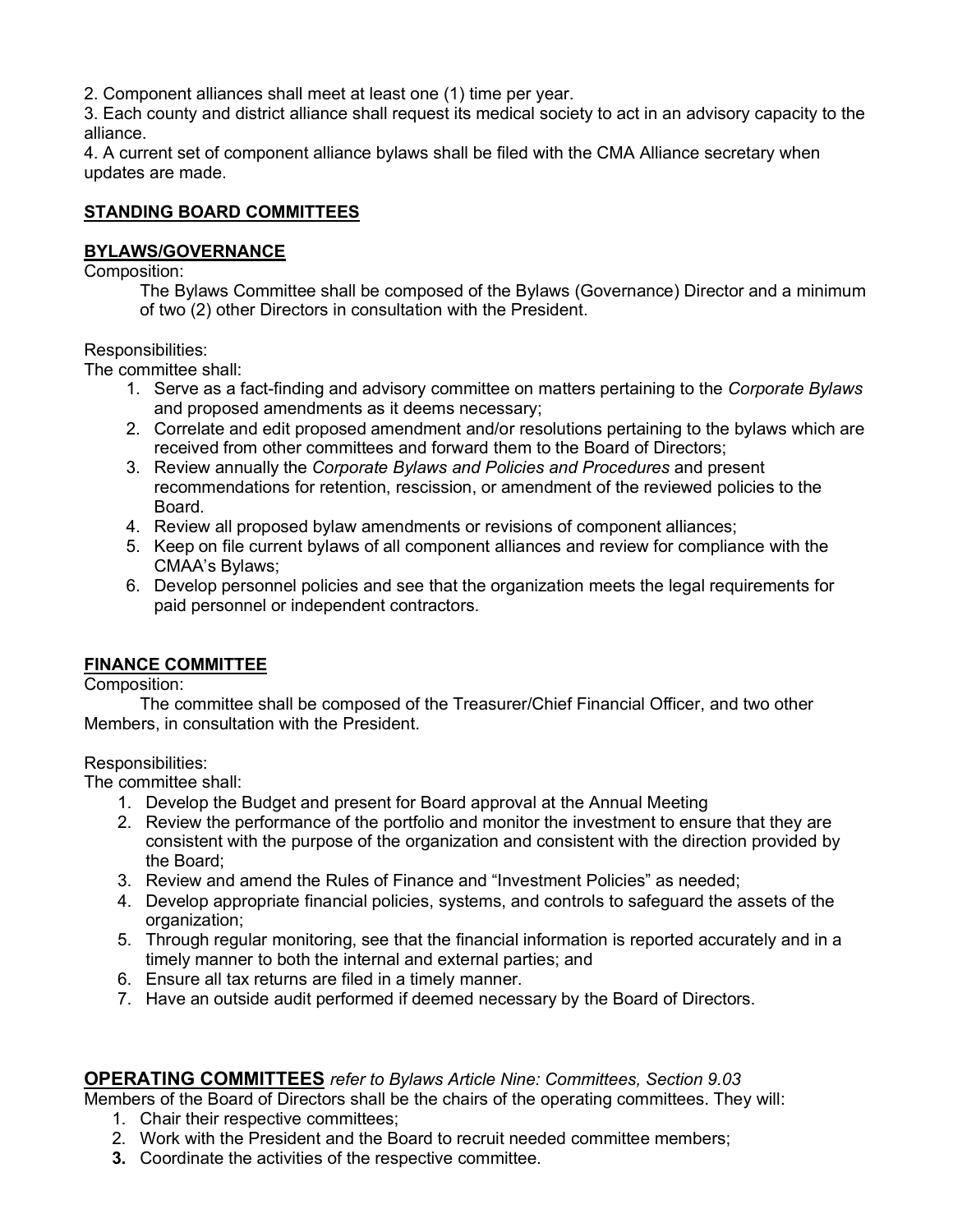# **COMMUNICATIONS COMMITTEE**

Composition:

The committee shall consist of the Communications Director as chair, the newsletter editor, the web master, and a minimum of two (2) committee Members**,** in consultation with the President

Responsibilities:

The committee shall:

- 1. Under the direction of the Board, develop a coordinated marketing plan for the CMAA;
- 2. Promote and develop the external/internal image of the CMAA;
- 3. Serve as a communications link between the CMAA, members, physicians' families and the community;
- 4. Approve all external publications prior to publication;
- 5. Establish and review, as needed, the standardization of publications.
- 6. Use digital communications whenever possible.
- 7. Make sure members who do not use the internet are communicated with through mail, FAX or phone.

## **EVENTS COMMITTEE**

Composition:

The committee shall consist of the Events Director, and a minimum of two (2) committee Members*,* in consultation with the President.

Responsibilities:

The committee shall:

- 1. Be responsible for arrangements, program, and enrichment and implementation aspects of face-to-face Board meetings or Annual Session, leadership conferences, or other related meetings.
- 2. Get input from Board on content of program and keep Board updated on progress;
- 3. Develop, or cause to be developed, marketing materials for the meetings;
- 4. Ensure that the meeting is publicized in a variety of communications to potential attendees; and
- 5. Refer to the *Financial Policies* to ensure that the financial planning and any contracts are in compliance with said policies.

# **GRANTS COMMITTEE**

Composition:

The committee shall be composed of the Grant Director, and at least three (3) committee members. The committee shall be appointed by the President with the approval of the Board. No more than two Directors may come from one component alliance. There is no limit to the number of members, as advisors, but they must live in different geographic areas.

### Responsibilities:

The committee shall:

- 1. Shall set criteria, accept applications, and through a selection process and award grants in the areas of:
	- a. component or statewide health projects,
	- b. leadership development programs or conferences at the component and statewide levels;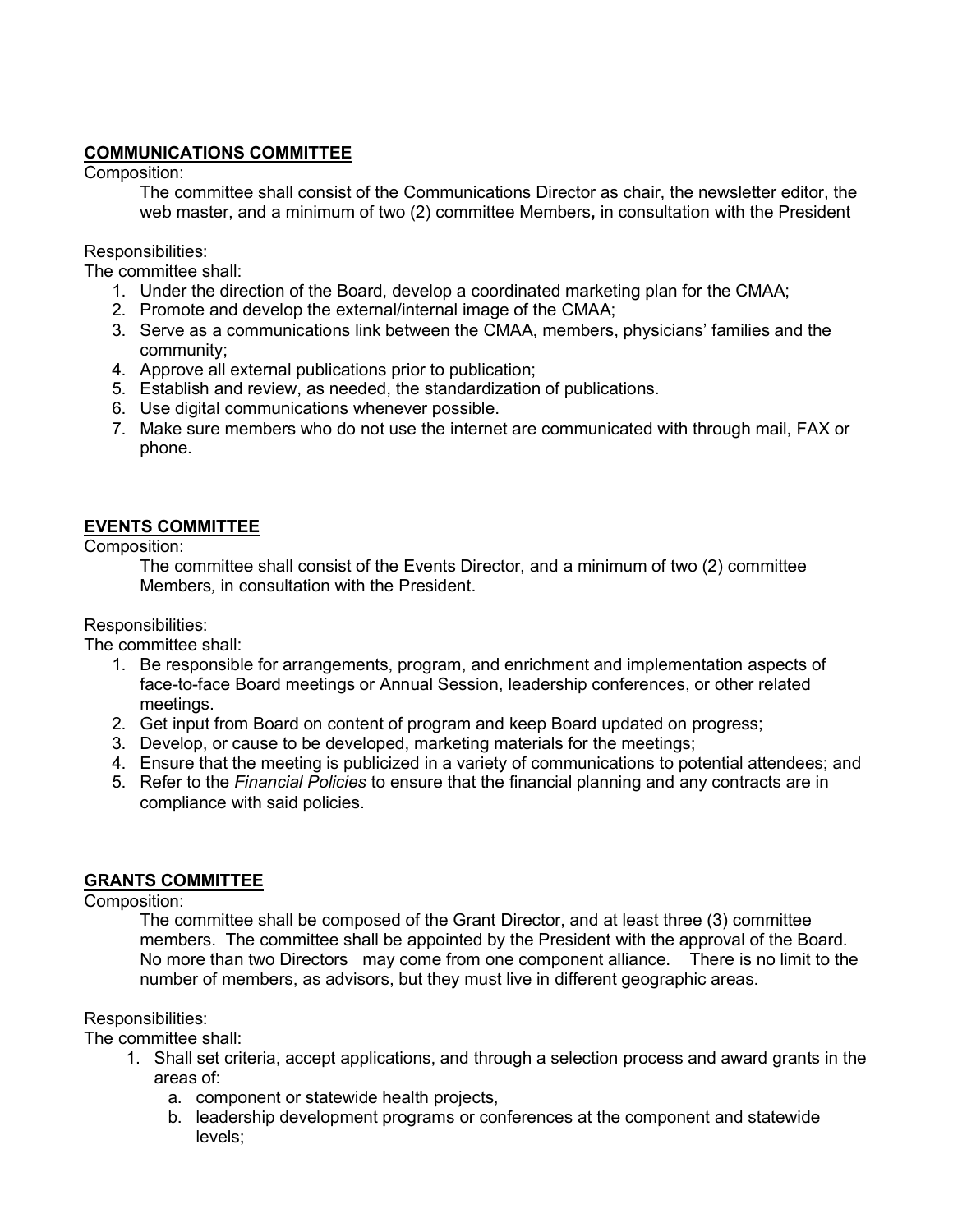- c. other projects that the committee feels meet the criteria and spirit of the CMAA's purpose as stated in *the Bylaws Article IV*
- d. Physician in Training support
- 2. Report to the CMAA Board and the CMA Board of Trustees on awarded grants;
- 3. Develop of policies relating to the acceptance of donations and grants to the CMAA;
- 4. Make recommendations on funding needs, to include potential funding sources;
- 5. Development of Develop funding sources for the grants and scholarships.

## **HEALTH PROMOTIONS COMMITTEE**

Composition:

The committee shall be chaired by the Director of Health Promotions and a minimum of one (1) other Member in consultation with the President.

Responsibilities:

The committee shall:

- 1. Stimulate and assist in the development of projects to meet community health needs;
- 2. Assist in the promotion of CMAA, AMAA, CMA, Physicians for a Healthy California and AMA proposed health related promotions or projects by the publication of monthly updates and/or information in CMAA publications;
- 3. Select specific health projects of interest and appoint consultants whose areas of interest or expertise enables them to serve as contacts; these consultants shall serve as *ad hoc* members the Health Promotions Committee;
- 4. Acquire Board approval prior to moving forward in specific health promotion areas; and
- 5. Communicate with county health chairs on a regular basis, sharing previously developed projects and soliciting input, ideas, and requests.

# **LEGISLATIVE DIRECTOR/COMMITTEE**

Composition:

May be a committee or an individual Director appointed by the President confirmed by Board.

Responsibilities:

The individual or committee shall:

- 1. Attend the annual CMA Legislation Day in Sacramento;
- 2. Recruit individuals (either Directors or members) to represent the CMAA on the CMA Council on Legislation;
- 3. Identify legislative initiatives of mutual interest to the CMAA and the CMA, the AMAA, and the AMA; and
- 4. Educate members in legislative efforts in the areas that are consistent with fulfilling the purpose of the CMAA in timely member publications and social media postings.

### **MEMBERSHIP COMMITTEE**

Composition:

The committee shall be chaired by the Director of Membership Development and a minimum of four (4) members in consultation with the President.

### Responsibilities:

The committee shall:

- 1. Develop and implement recruiting and retention techniques through consultation of the AMAA and CMA to recruit and retain members;
- 2. Encourage the organization of alliances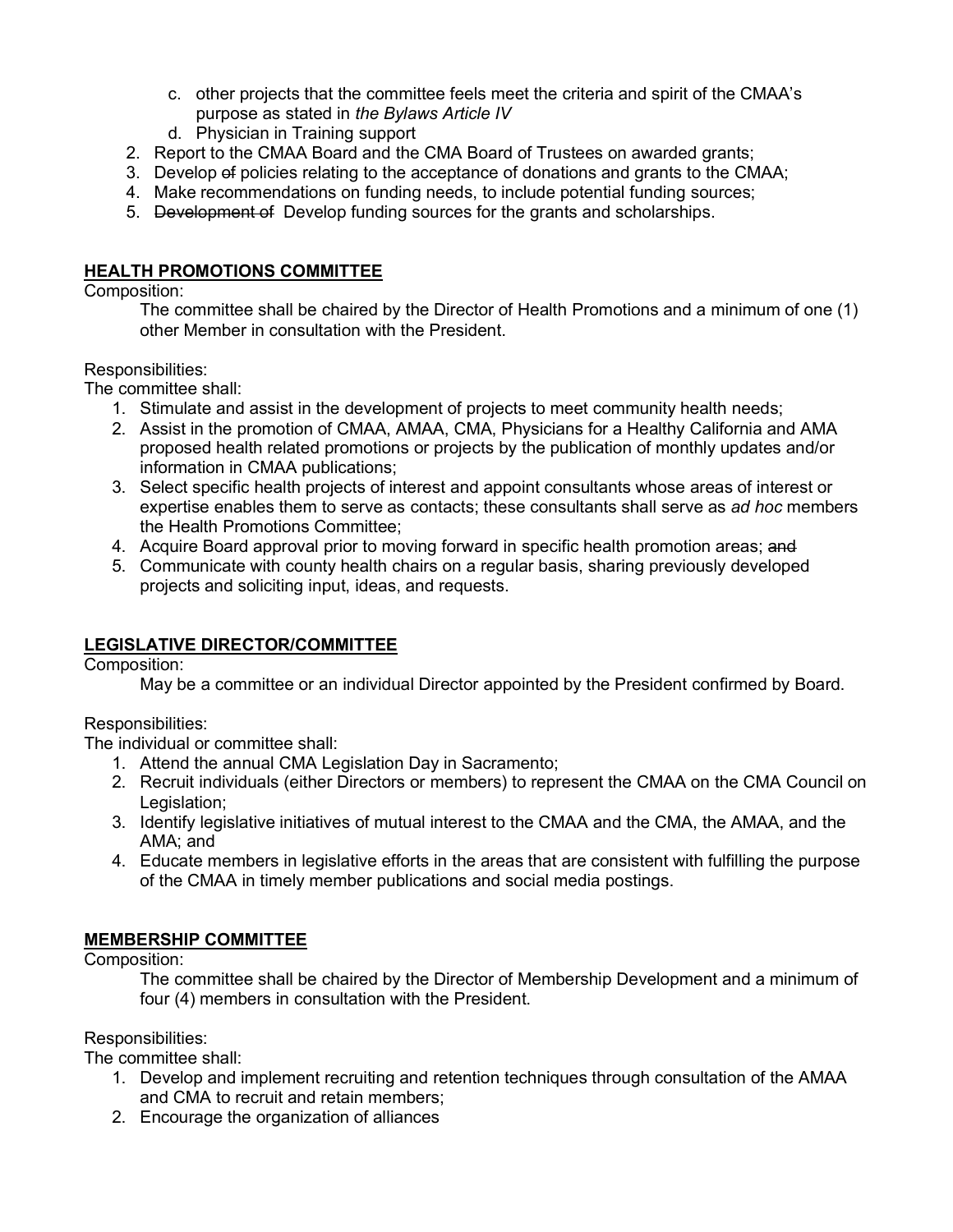- 3. Encourage counties to work with their medical associations to identify physicians-in-training and their spouses, and promote recruitment programs with local medical schools and training programs in hospitals; and
- 4. Work closely with the CMAA independent contractor or dedicated person to collect and maintain current membership data.

### **STRATEGIC PLANNING COMMITTEE**

Definition:

Strategic Planning is an organizational management activity that is undertaken in order to make thoughtful decisions about an organization's mission, values and goals. This enables the organization to allocate its resources to most effectively execute actions to meet its organizational goals.

Composition:

The composition of this committee needs to include both Directors and associate members, as advisors, from the component alliances. The President should be a committee Member, but not the chair. The President and Board should collectively select the committee. To function most effectively, the input of an independent consultant with expertise in the area of strategic planning would be an important asset to the committee. The number of Members and exact composition of the committee shall be decided by the Board.

#### Responsibilities:

The committee shall:

- 1. Assess the need for an outside consultant; if one is needed, research potential candidates to insure a good fit;
- 2. Committee Members need to become well versed in the Strategic Planning process;
- 3. Initiate the process of acquiring input from a broad sampling of the organization's internal and external stakeholders.
- 4. Keep the stakeholders in the loop and get their input as the committee moves through the process—strengths, weaknesses, opportunities, threats, societal expectations, etc.
- 5. Present a plan for adoption.

# **CALIFORNIA MEDICAL ASSOCIATION AFFILIATION**

1. The Bylaws of the California Medical Association state the CMA Alliance's relationship to the CMA:

# **CHAPTER 28.00 CALIFORNIA MEDICAL ASSOCIATION ALLIANCE**

In addition to the organizational structure previously set forth in these Bylaws, this Association may charter the California Medical Association Alliance, and components thereto, which shall be considered an integral part of the Association but which shall conduct its own organization and business separate and distinct from the Association and its Component Societies, subject to the following requirements:

- a) The name of the Alliance shall be the California Medical Association Alliance (hereinafter referred to as Alliance);
- b) The purpose of the Alliance shall be to promote the science and art of medicine, the protection of public health and the betterment of the medical profession, and to promote similar interests in its component alliances;
- c) The Alliance shall be composed of the component alliances and their members;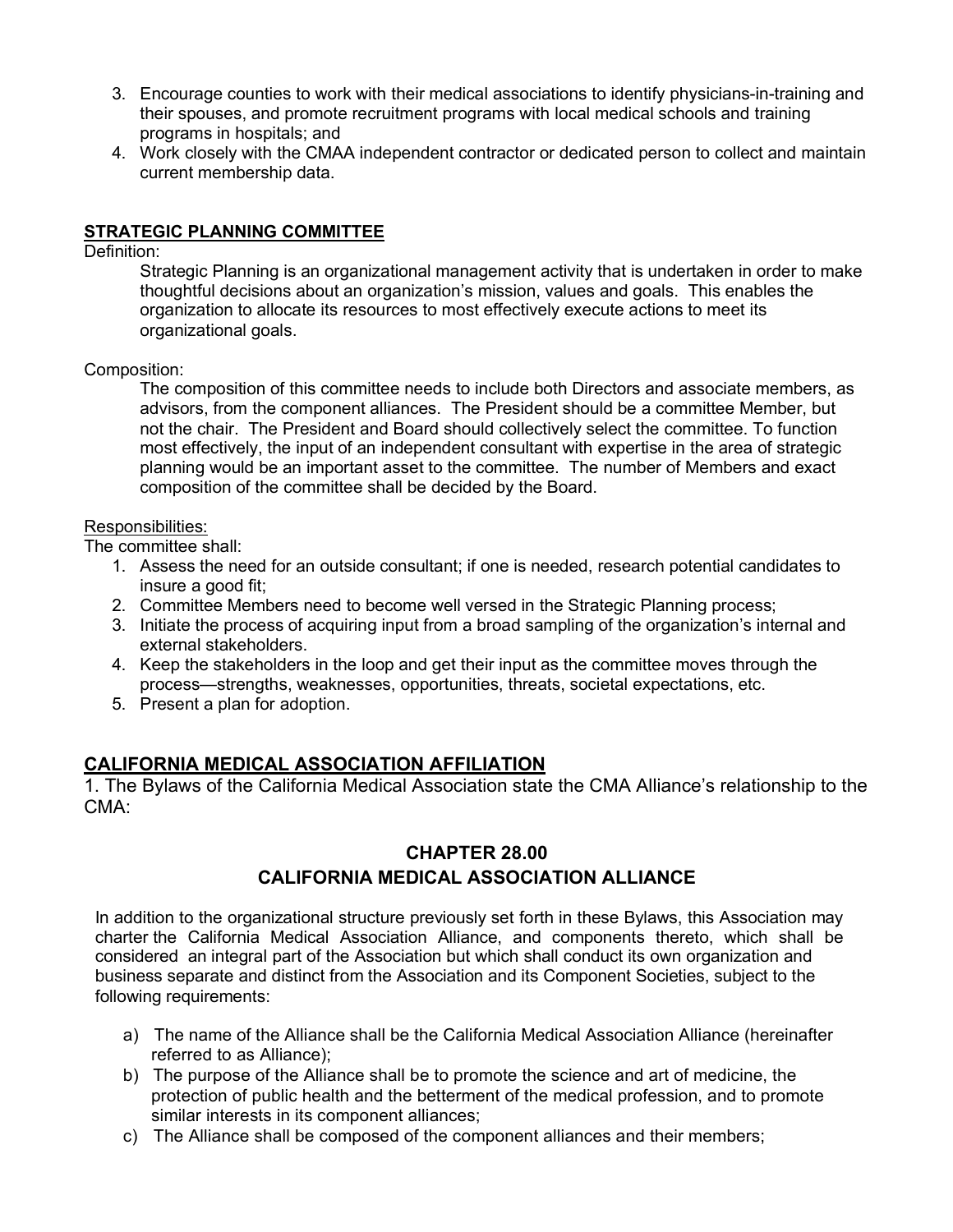- d) Component alliances shall include all alliances to component medical societies of the CMA heretofore or hereafter chartered by this Association; and
- e) Charters to component alliances shall be granted and revoked by the Association provided that no charter issued by the Association, nor any action of the Association in issuing or revoking such charters, shall conflict with the purposes and principles of this Association as set forth in its Articles of Incorporation and Bylaws.

# **CHAPTER 14.00 COUNCILS, SECTION 14.04**

Among the councils appointed by the Board of Trustees shall be a Council on Legislation, which shall consist of…, President and Legislative Chair of the Alliance…

2. The CMA Alliance president or other Alliance member designated by the president will represent the CMA Alliance at the quarterly CMA Board of Trustees meetings as a non-voting member of the audience.

- Items of importance may be presented at the meeting to the CMA Board of Trustees upon prior approval by the Chairman of the CMA Board.
- The CMA Alliance president will provide quarterly written updates to be included in the CMA Board of Trustees meeting packet.

3. The CMA Alliance may be represented on the CALPAC committee (California Medical Association Political Action Committee.)

4. Branding guidelines for CMA Alliance are determined by the CMA.

5. CMA House of Delegates Meeting

- Meeting space is provided for the CMA Alliance upon request
- All CMA Alliance activities are listed in the daily House of Delegates schedule
- An exhibit table is provided for the CMA Alliance in the foyer outside the House of Delegates meeting room.
- All CMA Alliance members are welcome to attend CMA House of Delegates meetings.

6. Other meetings of the CMA

• Meeting space and exhibit space will be provided for the CMA Alliance upon request.

# **AMA ALLIANCE AFFILIATION**

1. Membership in the AMA Alliance is strongly encouraged for all categories of members. AMA Alliance membership is not required. Dues shall be paid directly to the AMA Alliance unless collected by the component alliance on the website amaalliance.org.

2. The President shall serve as the AMA Alliance Annual Meeting Chair. The attendees to the AMA alliance Annual Meeting are selected by the President and shall be members in good standing of the AMA Alliance. They shall be appointed from among the incoming officers/members of the CMA Alliance Board or members of the Board of Directors of component alliances. Financial assistance to attend the AMA Alliance Annual Meeting may be available as stipulated in the CMA alliance Rules of Finance.

# **PUBLIC RELATIONS AND MARKETING**

BRANDING GUIDELINES *refer to the Alliance Branding Guidelines*

1. The use of the CMA Alliance logo is prescribed by the California Medical Association in the "Alliance Branding Guidelines" established in 2018.